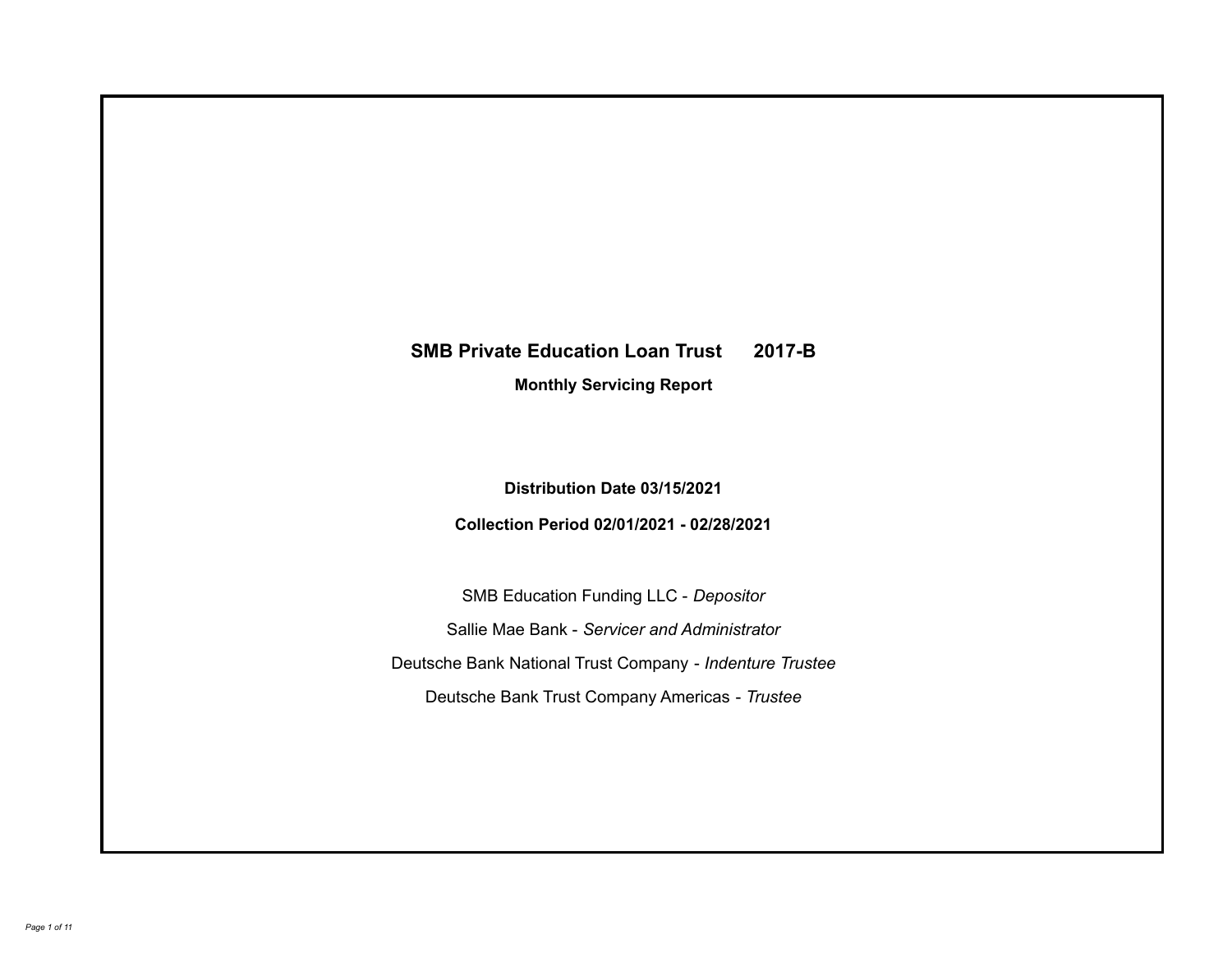A

| A | <b>Student Loan Portfolio Characteristics</b> |                                                 | <b>Settlement Date</b><br>11/08/2017 | 01/31/2021       | 02/28/2021       |
|---|-----------------------------------------------|-------------------------------------------------|--------------------------------------|------------------|------------------|
|   | <b>Principal Balance</b>                      |                                                 | \$701,477,893.40                     | \$425,280,398.91 | \$417,542,617.87 |
|   | Interest to be Capitalized Balance            |                                                 | 46,726,543.99                        | 20,295,499.21    | 19,722,283.72    |
|   | Pool Balance                                  |                                                 | \$748,204,437.39                     | \$445,575,898.12 | \$437,264,901.59 |
|   |                                               |                                                 |                                      |                  |                  |
|   | Weighted Average Coupon (WAC)                 |                                                 | 8.86%                                | 7.95%            | 7.86%            |
|   | Weighted Average Remaining Term               |                                                 | 135.09                               | 128.28           | 128.06           |
|   | Number of Loans                               |                                                 | 66,252                               | 40,215           | 39,529           |
|   | Number of Borrowers                           |                                                 | 63,554                               | 38,743           | 38,081           |
|   | Pool Factor                                   |                                                 |                                      | 0.595526939      | 0.584419017      |
|   |                                               | Since Issued Total Constant Prepayment Rate (1) |                                      | 11.37%           | 11.39%           |
| B | <b>Debt Securities</b>                        | <b>Cusip/Isin</b>                               | 02/16/2021                           |                  | 03/15/2021       |
|   | A <sub>2</sub> A                              | 83189DAB6                                       | \$175,475,096.22                     |                  | \$171,577,238.85 |
|   | A2B                                           | 83189DAC4                                       | \$86,428,032.46                      |                  | \$84,508,192.26  |
|   | В                                             | 83189DAD2                                       | \$50,000,000.00                      |                  | \$50,000,000.00  |
|   |                                               |                                                 |                                      |                  |                  |
| C | <b>Certificates</b>                           | <b>Cusip/Isin</b>                               | 02/16/2021                           |                  | 03/15/2021       |
|   | Residual                                      | 83189D100                                       | \$100,000.00                         |                  | \$100,000.00     |
|   |                                               |                                                 |                                      |                  |                  |
| D | <b>Account Balances</b>                       |                                                 | 02/16/2021                           |                  | 03/15/2021       |
|   | Reserve Account Balance                       |                                                 | \$1,891,480.00                       |                  | \$1,891,480.00   |
|   |                                               |                                                 |                                      |                  |                  |
| E | <b>Asset / Liability</b>                      |                                                 | 02/16/2021                           |                  | 03/15/2021       |

Overcollateralization Percentage \$133,672,769.44 \$131,179,470.48 \$131,179,470.48 Actual Overcollateralization Amount \$133,672,769.44 Specified Overcollateralization Amount 30.00% 30.00%

(1) For additional information, see 'Since Issued CPR Methodology' found on page 11 of this report.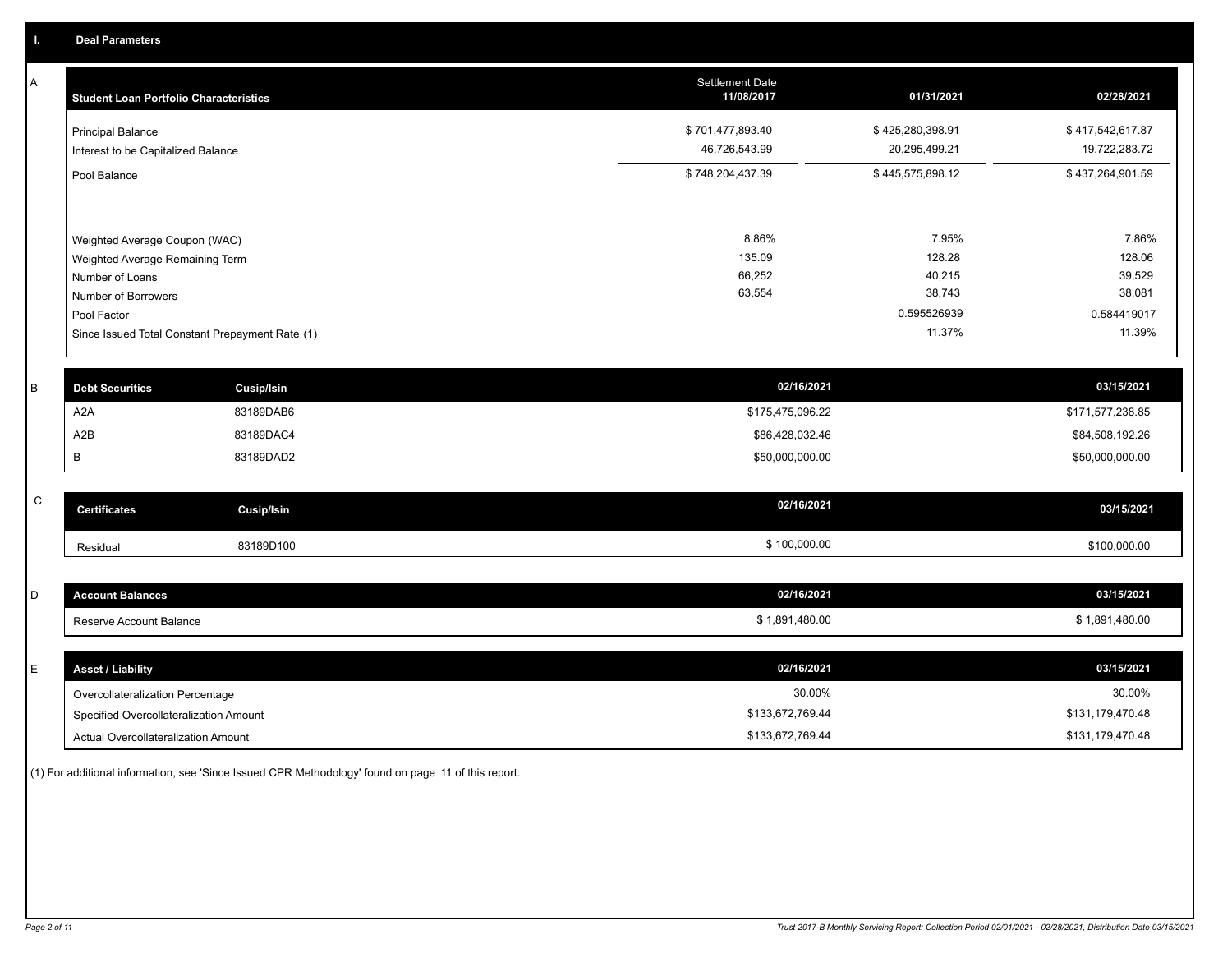| Α | <b>Student Loan Principal Receipts</b>                           |                 |
|---|------------------------------------------------------------------|-----------------|
|   | <b>Borrower Principal</b>                                        | 8,212,612.52    |
|   | <b>Consolidation Activity Principal</b>                          | 0.00            |
|   | Seller Principal Reimbursement                                   | 0.00            |
|   | Servicer Principal Reimbursement                                 | 0.00            |
|   | Delinquent Principal Purchases by Servicer                       | 0.00            |
|   | <b>Other Principal Deposits</b>                                  | 53,371.62       |
|   | <b>Total Principal Receipts</b>                                  | \$8,265,984.14  |
| B | <b>Student Loan Interest Receipts</b>                            |                 |
|   | <b>Borrower Interest</b>                                         | 2,124,875.40    |
|   | <b>Consolidation Activity Interest</b>                           | 0.00            |
|   | Seller Interest Reimbursement                                    | 0.00            |
|   | Servicer Interest Reimbursement                                  | 0.00            |
|   | Delinquent Interest Purchases by Servicer                        | 0.00            |
|   | Other Interest Deposits                                          | 368.38          |
|   | <b>Total Interest Receipts</b>                                   | \$2,125,243.78  |
| C | <b>Recoveries on Realized Losses</b>                             | \$60,949.41     |
| D | <b>Investment Income</b>                                         | \$213.85        |
| Е | <b>Funds Borrowed from Next Collection Period</b>                | \$0.00          |
| F | <b>Funds Repaid from Prior Collection Period</b>                 | \$0.00          |
| G | Loan Sale or Purchase Proceeds                                   | \$0.00          |
| H | <b>Initial Deposits to Distribution Account</b>                  | \$0.00          |
|   | <b>Excess Transferred from Other Accounts</b>                    | \$0.00          |
| J | <b>Borrower Benefit Reimbursements</b>                           | \$0.00          |
| Κ | <b>Other Deposits</b>                                            | \$0.00          |
| L | <b>Other Fees Collected</b>                                      | \$0.00          |
| М | <b>AVAILABLE FUNDS</b>                                           | \$10,452,391.18 |
| N | Non-Cash Principal Activity During Collection Period             | \$528,203.10    |
| O | Aggregate Purchased Amounts by the Depositor, Servicer or Seller | \$53,740.00     |
| P | Aggregate Loan Substitutions                                     | \$0.00          |
|   |                                                                  |                 |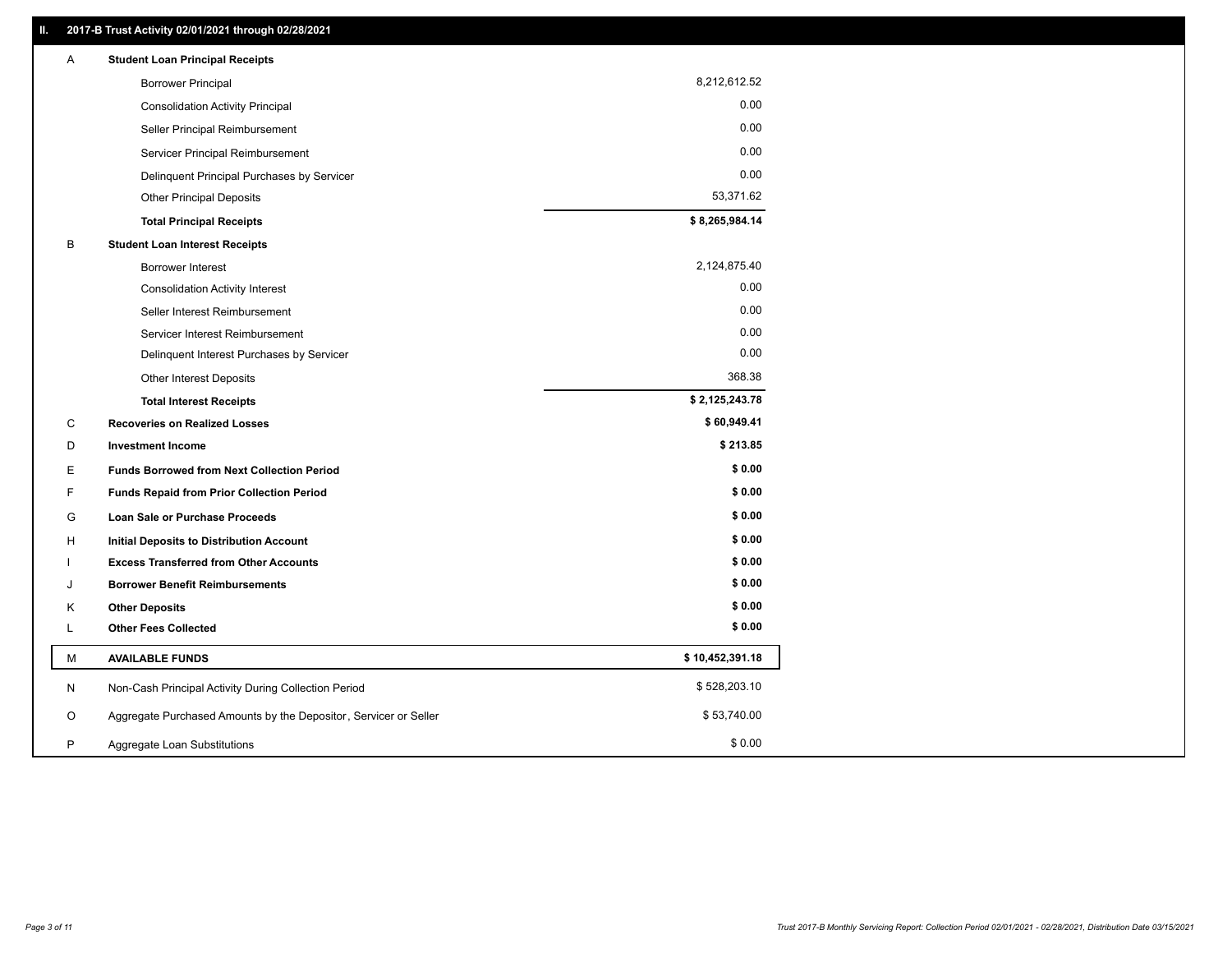|                   |                       |                          |         |                                                           | <b>Loans by Repayment Status</b> |                            |                          |         |                                                                  |                |                            |
|-------------------|-----------------------|--------------------------|---------|-----------------------------------------------------------|----------------------------------|----------------------------|--------------------------|---------|------------------------------------------------------------------|----------------|----------------------------|
|                   |                       |                          |         | 02/28/2021                                                |                                  |                            |                          |         | 01/31/2021                                                       |                |                            |
|                   |                       | <b>Wtd Avg</b><br>Coupon | # Loans | Principal and<br><b>Interest Accrued</b><br>to Capitalize | % of Principal                   | % of Loans in<br>Repay (1) | <b>Wtd Avg</b><br>Coupon | # Loans | <b>Principal and</b><br><b>Interest Accrued</b><br>to Capitalize | % of Principal | % of Loans in<br>Repay (1) |
| INTERIM:          | IN SCHOOL             | 8.86%                    | 1,773   | \$26,188,867.88                                           | 5.989%                           | $-$ %                      | 8.97%                    | 1,892   | \$27,867,789.50                                                  | 6.254%         | $-$ %                      |
|                   | <b>GRACE</b>          | 9.00%                    | 563     | \$8,106,312.92                                            | 1.854%                           | $-$ %                      | 9.09%                    | 552     | \$7,886,842.06                                                   | 1.770%         | $-$ %                      |
|                   | <b>DEFERMENT</b>      | 8.58%                    | 2,961   | \$38,144,368.98                                           | 8.723%                           | $-$ %                      | 8.67%                    | 2,824   | \$36,308,701.84                                                  | 8.149%         | $-$ %                      |
| <b>REPAYMENT:</b> | <b>CURRENT</b>        | 7.66%                    | 32,347  | \$338,420,721.01                                          | 77.395%                          | 92.762%                    | 7.74%                    | 32,829  | \$343,451,547.28                                                 | 77.080%        | 91.952%                    |
|                   | 31-60 DAYS DELINQUENT | 8.02%                    | 414     | \$5,971,513.17                                            | 1.366%                           | 1.637%                     | 8.19%                    | 454     | \$6,700,279.81                                                   | 1.504%         | 1.794%                     |
|                   | 61-90 DAYS DELINQUENT | 7.92%                    | 210     | \$3,214,993.09                                            | 0.735%                           | 0.881%                     | 7.82%                    | 224     | \$3,278,745.10                                                   | 0.736%         | 0.878%                     |
|                   | > 90 DAYS DELINQUENT  | 9.04%                    | 139     | \$1,972,109.47                                            | 0.451%                           | 0.541%                     | 9.22%                    | 166     | \$2,305,998.34                                                   | 0.518%         | 0.617%                     |
|                   | <b>FORBEARANCE</b>    | 8.14%                    | 1,122   | \$15,246,015.07                                           | 3.487%                           | 4.179%                     | 8.30%                    | 1,274   | \$17,775,994.19                                                  | 3.989%         | 4.759%                     |
| <b>TOTAL</b>      |                       |                          | 39,529  | \$437,264,901.59                                          | 100.00%                          | 100.00%                    |                          | 40,215  | \$445,575,898.12                                                 | 100.00%        | 100.00%                    |

Percentages may not total 100% due to rounding \*

1 Loans classified in "Repayment" include any loan for which interim interest only, \$25 fixed payments or full principal and interest payments are due.

|                         |                                                                                                                            |                          | <b>Loans by Borrower Status</b> |                                                           |                |                                |                          |         |                                                                  |                |                                |
|-------------------------|----------------------------------------------------------------------------------------------------------------------------|--------------------------|---------------------------------|-----------------------------------------------------------|----------------|--------------------------------|--------------------------|---------|------------------------------------------------------------------|----------------|--------------------------------|
|                         |                                                                                                                            |                          |                                 | 02/28/2021                                                |                |                                |                          |         | 01/31/2021                                                       |                |                                |
|                         |                                                                                                                            | <b>Wtd Avg</b><br>Coupon | # Loans                         | Principal and<br><b>Interest Accrued</b><br>to Capitalize | % of Principal | % of Loans in<br>P&I Repay (2) | <b>Wtd Avg</b><br>Coupon | # Loans | <b>Principal and</b><br><b>Interest Accrued</b><br>to Capitalize | % of Principal | % of Loans in<br>P&I Repay (2) |
| INTERIM:                | IN SCHOOL                                                                                                                  | 8.42%                    | 3,335                           | \$48,126,345.07                                           | 11.006%        | $-$ %                          | 8.53%                    | 3,584   | \$51,520,780.28                                                  | 11.563%        | $-$ %                          |
|                         | <b>GRACE</b>                                                                                                               | 8.63%                    | 1,053                           | \$14,585,109.02                                           | 3.336%         | $-$ %                          | 8.71%                    | 1,035   | \$14,263,808.50                                                  | 3.201%         | $-$ %                          |
|                         | <b>DEFERMENT</b>                                                                                                           | 8.24%                    | 5,287                           | \$65,258,998.24                                           | 14.924%        | $-$ %                          | 8.34%                    | 5,043   | \$62,118,161.44                                                  | 13.941%        | $-$ %                          |
| P&I REPAYMENT:          | <b>CURRENT</b>                                                                                                             | 7.62%                    | 27,993                          | \$283,195,311.59                                          | 64.765%        | 91.562%                        | 7.69%                    | 28,468  | \$288,104,223.78                                                 | 64.659%        | 90.692%                        |
|                         | 31-60 DAYS DELINQUENT                                                                                                      | 8.00%                    | 401                             | \$5,837,037.57                                            | 1.335%         | 1.887%                         | 8.16%                    | 436     | \$6,405,695.02                                                   | 1.438%         | 2.016%                         |
|                         | 61-90 DAYS DELINQUENT                                                                                                      | 7.88%                    | 203                             | \$3,082,147.61                                            | 0.705%         | 0.997%                         | 7.79%                    | 215     | \$3,136,894.77                                                   | 0.704%         | 0.987%                         |
|                         | > 90 DAYS DELINQUENT                                                                                                       | 9.02%                    | 135                             | \$1,933,937.42                                            | 0.442%         | 0.625%                         | 9.24%                    | 160     | \$2,250,340.14                                                   | 0.505%         | 0.708%                         |
|                         | FORBEARANCE                                                                                                                | 8.14%                    | 1,122                           | \$15,246,015.07                                           | 3.487%         | 4.929%                         | 8.30%                    | 1,274   | \$17,775,994.19                                                  | 3.989%         | 5.596%                         |
| <b>TOTAL</b><br>$\star$ | Percentages may not total 100% due to rounding                                                                             |                          | 39,529                          | \$437,264,901.59                                          | 100.00%        | 100.00%                        |                          | 40,215  | \$445,575,898.12                                                 | 100.00%        | 100.00%                        |
| 2                       | Loans classified in "P&I Repayment" includes only those loans for which scheduled principal and interest payments are due. |                          |                                 |                                                           |                |                                |                          |         |                                                                  |                |                                |

To conform with company standard reporting these sections now include Princial and Interest Accrued to Capitalize .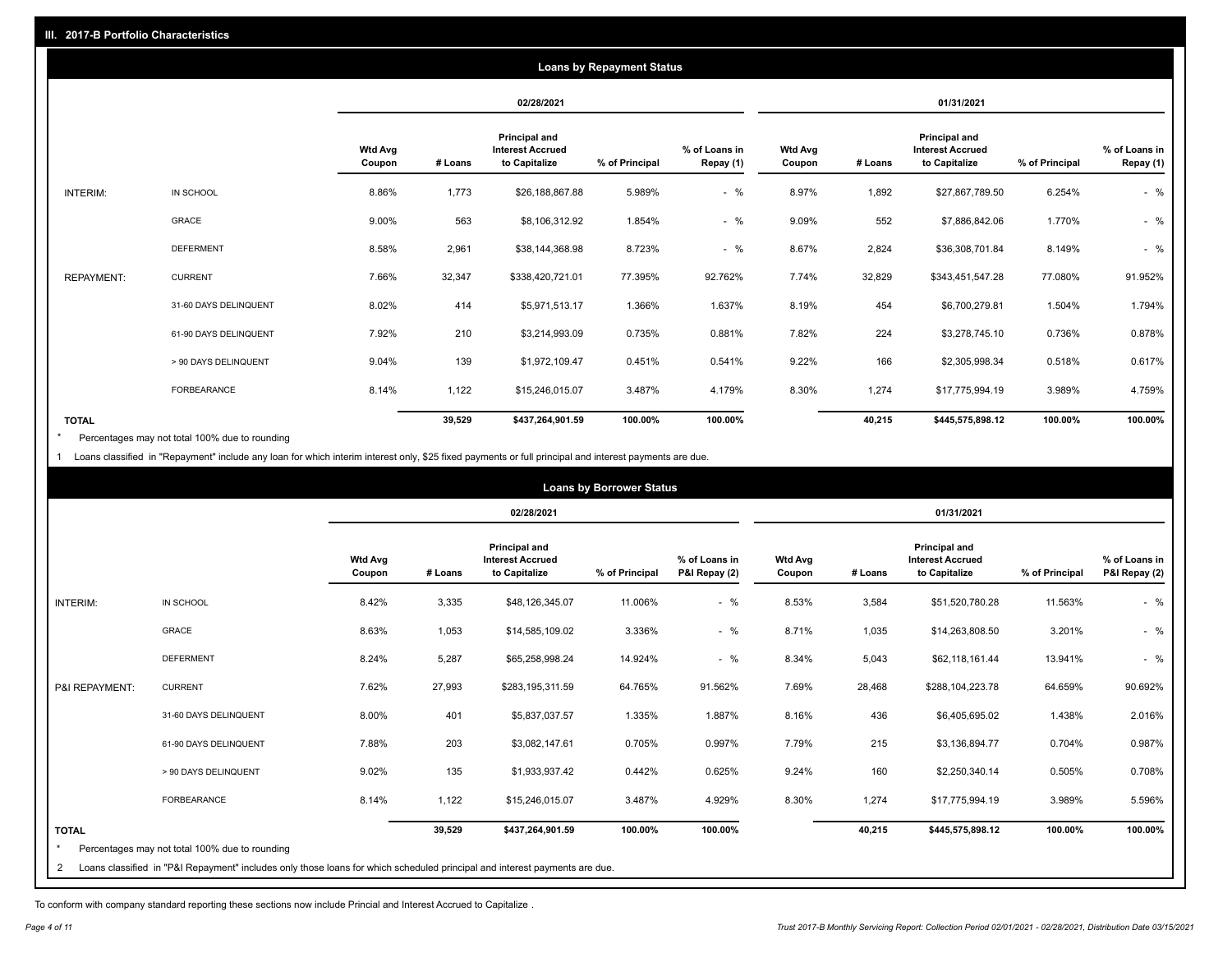|                                                                                        | 2/28/2021        | 1/31/2021        |
|----------------------------------------------------------------------------------------|------------------|------------------|
| Pool Balance                                                                           | \$437,264,901.59 | \$445,575,898.12 |
| Total # Loans                                                                          | 39,529           | 40,215           |
| Total # Borrowers                                                                      | 38,081           | 38,743           |
| Weighted Average Coupon                                                                | 7.86%            | 7.95%            |
| Weighted Average Remaining Term                                                        | 128.06           | 128.28           |
| Percent of Pool - Cosigned                                                             | 92.7%            | 92.7%            |
| Percent of Pool - Non Cosigned                                                         | 7.3%             | 7.3%             |
| Borrower Interest Accrued for Period                                                   | \$2,544,730.33   | \$2,878,484.14   |
| Outstanding Borrower Interest Accrued                                                  | \$23,421,722.88  | \$24,238,669.37  |
| Gross Principal Realized Loss - Periodic *                                             | \$656,630.05     | \$600,501.89     |
| Gross Principal Realized Loss - Cumulative *                                           | \$18,627,297.00  | \$17,970,666.95  |
| Recoveries on Realized Losses - Periodic                                               | \$60,949.41      | \$67,517.04      |
| Recoveries on Realized Losses - Cumulative                                             | \$2,184,243.82   | \$2,123,294.41   |
| Net Losses - Periodic                                                                  | \$595,680.64     | \$532,984.85     |
| Net Losses - Cumulative                                                                | \$16,443,053.18  | \$15,847,372.54  |
| Non-Cash Principal Activity - Capitalized Interest                                     | \$1,188,147.55   | \$897,605.90     |
| Since Issued Total Constant Prepayment Rate (CPR) (1)                                  | 11.39%           | 11.37%           |
| <b>Loan Substitutions</b>                                                              | \$0.00           | \$0.00           |
| <b>Cumulative Loan Substitutions</b>                                                   | \$0.00           | \$0.00           |
| <b>Unpaid Servicing Fees</b>                                                           | \$0.00           | \$0.00           |
| <b>Unpaid Administration Fees</b>                                                      | \$0.00           | \$0.00           |
| <b>Unpaid Carryover Servicing Fees</b>                                                 | \$0.00           | \$0.00           |
| Note Interest Shortfall                                                                | \$0.00           | \$0.00           |
| Loans in Modification                                                                  | \$29,553,791.30  | \$29,877,879.68  |
| % of Loans in Modification as a % of Loans in Repayment (P&I)                          | 10.05%           | 9.96%            |
| % Annualized Gross Principal Realized Loss - Periodic as a %                           |                  |                  |
| of Loans in Repayment (P&I) * 12                                                       | 2.68%            | 2.40%            |
| % Gross Principal Realized Loss - Cumulative as a % of<br><b>Original Pool Balance</b> | 2.49%            | 2.40%            |

\* In accordance with the Servicer's current policies and procedures, after September 1, 2017 loans subject to bankruptcy claims generally will not be reported as a charged- off unless and until they are delinquent for 120

(1) For additional information, see 'Since Issued CPR Methodology' found on page 11 of this report.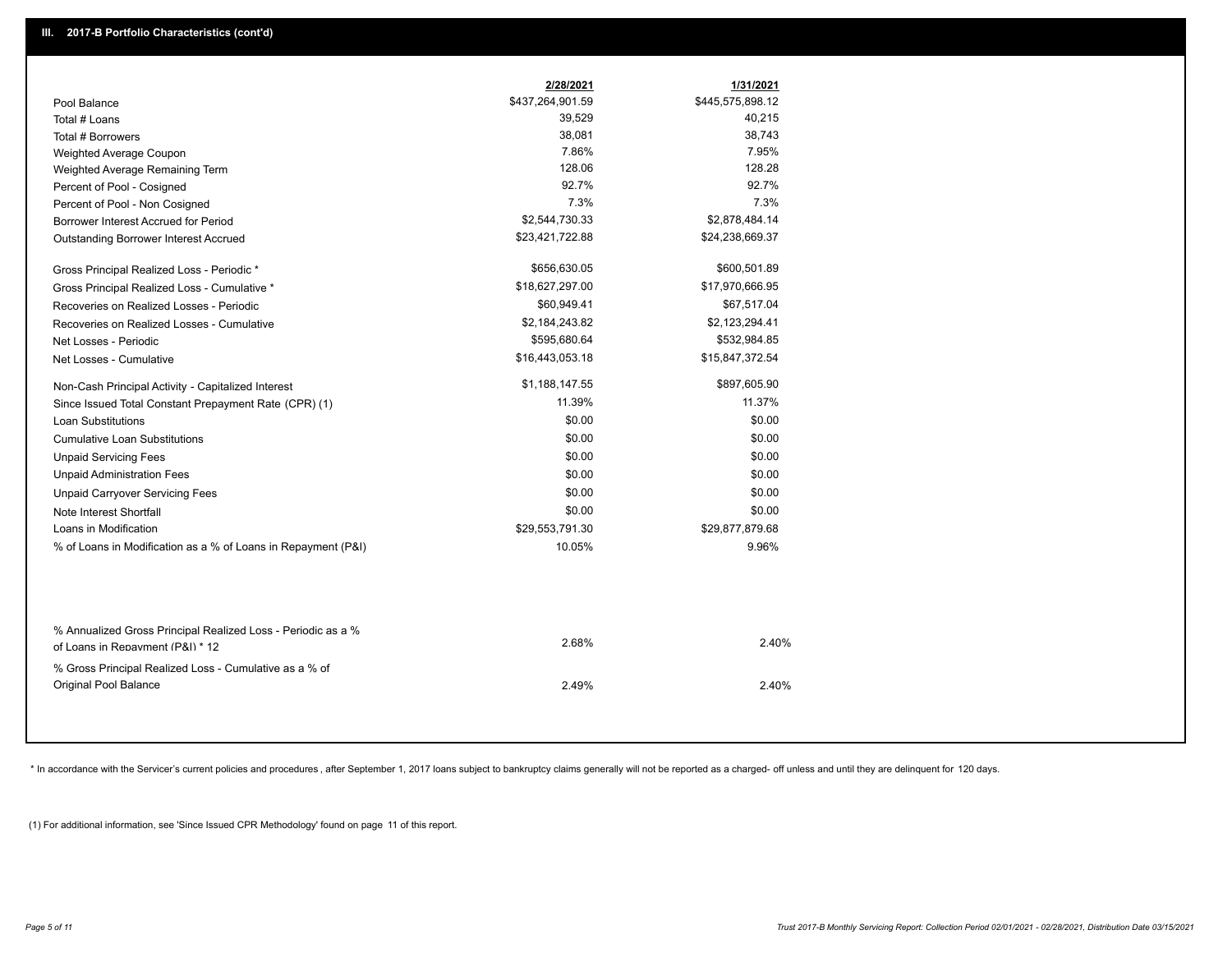#### **Loan Program**  A

|                                    | Weighted<br>Average | # LOANS | <b>\$ AMOUNT</b> | $%$ *    |
|------------------------------------|---------------------|---------|------------------|----------|
| - Smart Option Interest-Only Loans | 6.84%               | 8,790   | \$70,120,414.87  | 16.036%  |
| - Smart Option Fixed Pay Loans     | 7.86%               | 9,689   | \$130,643,397.25 | 29.877%  |
| - Smart Option Deferred Loans      | 8.17%               | 21.050  | \$236,501,089.47 | 54.086%  |
| - Other Loan Programs              | $0.00\%$            | 0       | \$0.00           | 0.000%   |
| <b>Total</b>                       | 7.86%               | 39,529  | \$437,264,901.59 | 100.000% |

\* Percentages may not total 100% due to rounding

B

C

**Index Type**

|                       | Weighted<br>Average | # LOANS | \$ AMOUNT        | $%$ *    |
|-----------------------|---------------------|---------|------------------|----------|
| - Fixed Rate Loans    | 8.23%               | 8,637   | \$107,700,039.81 | 24.630%  |
| - LIBOR Indexed Loans | 7.74%               | 30,892  | \$329,564,861.78 | 75.370%  |
| - Other Index Rates   | $0.00\%$            |         | \$0.00           | 0.000%   |
| <b>Total</b>          | 7.86%               | 39,529  | \$437,264,901.59 | 100.000% |

\* Percentages may not total 100% due to rounding

## **Weighted Average Recent FICO**

| 2,600<br>2,398<br>4,166<br>8,219 | \$28,982,032.76<br>\$26,757,956.94<br>\$47,224,914.59 | 6.628%<br>6.119%<br>10.800% |
|----------------------------------|-------------------------------------------------------|-----------------------------|
|                                  |                                                       |                             |
|                                  |                                                       |                             |
|                                  |                                                       |                             |
|                                  | \$93,124,392.25                                       | 21.297%                     |
| 22,145                           | \$241,166,572.89                                      | 55.153%                     |
|                                  | \$9,032.16                                            | 0.002%                      |
| 39,529                           | \$437,264,901.59                                      | 100.000%                    |
|                                  |                                                       |                             |

To conform with company standard reporting these sections now include Princial and Interest Accrued to Capitalize .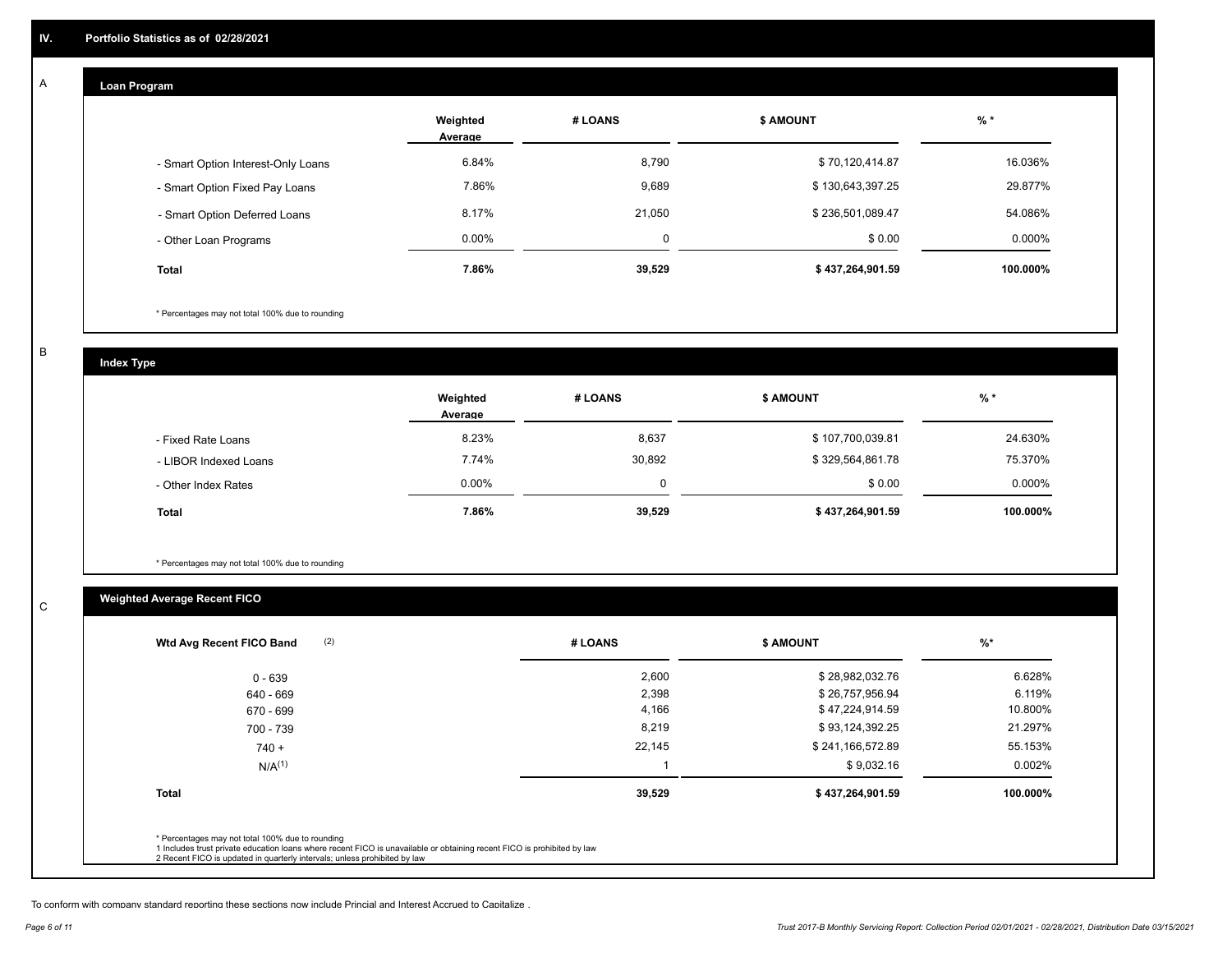| V. | 2017-B Reserve Account, Principal Distribution, and R-2 Certificate Calculations                                                                                                                                          |                  |  |
|----|---------------------------------------------------------------------------------------------------------------------------------------------------------------------------------------------------------------------------|------------------|--|
| Α. | <b>Reserve Account</b>                                                                                                                                                                                                    |                  |  |
|    | Specified Reserve Account Balance                                                                                                                                                                                         | \$1,891,480.00   |  |
|    | Actual Reserve Account Balance                                                                                                                                                                                            | \$1,891,480.00   |  |
| В. | <b>Principal Distribution Amount</b>                                                                                                                                                                                      |                  |  |
|    | Class A Notes Outstanding<br>i.                                                                                                                                                                                           | \$261,903,128.68 |  |
|    | Pool Balance<br>ii.                                                                                                                                                                                                       | \$437,264,901.59 |  |
|    | First Priority Principal Distribution Amount (i - ii)<br>iii.                                                                                                                                                             | \$0.00           |  |
|    | Class A and B Notes Outstanding<br>iv.                                                                                                                                                                                    | \$311,903,128.68 |  |
|    | First Priority Principal Distribution Amount<br>۷.                                                                                                                                                                        | \$0.00           |  |
|    | Pool Balance<br>VI.                                                                                                                                                                                                       | \$437,264,901.59 |  |
|    | Specified Overcollateralization Amount<br>vii.                                                                                                                                                                            | \$131,179,470.48 |  |
|    | Regular Principal Distribution Amount (if (iv > 0, (iv - v) - (vi - vii))<br>viii.                                                                                                                                        | \$5,817,697.57   |  |
|    | Pool Balance<br>ix.                                                                                                                                                                                                       | \$437,264,901.59 |  |
|    | 10% of Initial Pool Balance<br>х.                                                                                                                                                                                         | \$74,820,443.74  |  |
|    | First Priority Principal Distribution Amount<br>xi.                                                                                                                                                                       | \$0.00           |  |
|    | Regular Principal Distribution Amount<br>xii.                                                                                                                                                                             | \$5,817,697.57   |  |
|    | Available Funds (after payment of waterfall items A through I)<br>xiii.                                                                                                                                                   | \$3,728,715.77   |  |
|    | Additional Principal Distribution Amount (if(vi <= x,min(xiii, vi - xi - xii)))<br>xiv.                                                                                                                                   | \$0.00           |  |
| C. | R-2 Certificate                                                                                                                                                                                                           |                  |  |
|    | <b>Previous Notional Balance</b>                                                                                                                                                                                          | \$45,942,940.00  |  |
|    | Shortfall of Principal                                                                                                                                                                                                    | \$0.00           |  |
|    | Shortfall of Interest                                                                                                                                                                                                     | \$0.00           |  |
|    | <b>Current Notional Balance</b>                                                                                                                                                                                           | \$45,942,940.00  |  |
|    | Excess Distribution Allocated (1)                                                                                                                                                                                         | \$1,043,648.91   |  |
| D. | R-3 Certificate                                                                                                                                                                                                           |                  |  |
|    | <b>Previous Notional Balance</b>                                                                                                                                                                                          | \$19,858,929.05  |  |
|    | Remaining Principal Collections (2)                                                                                                                                                                                       | \$0.00           |  |
|    | <b>Current Notional Balance</b>                                                                                                                                                                                           | \$19,202,299.00  |  |
|    | 1. Until the notional amount of the R-2 Certificate is reduced to zero and if there is excess cash through the distribution available it will be distributed to the R-2 Certificate, otherwise the<br>amount will be zero |                  |  |

amount will be zero<br>2. Payments will be made after the principal balance of each class of notes has been reduced to zero and the pool balance is less than or equal to the principal balance of the R-3 **Certificate**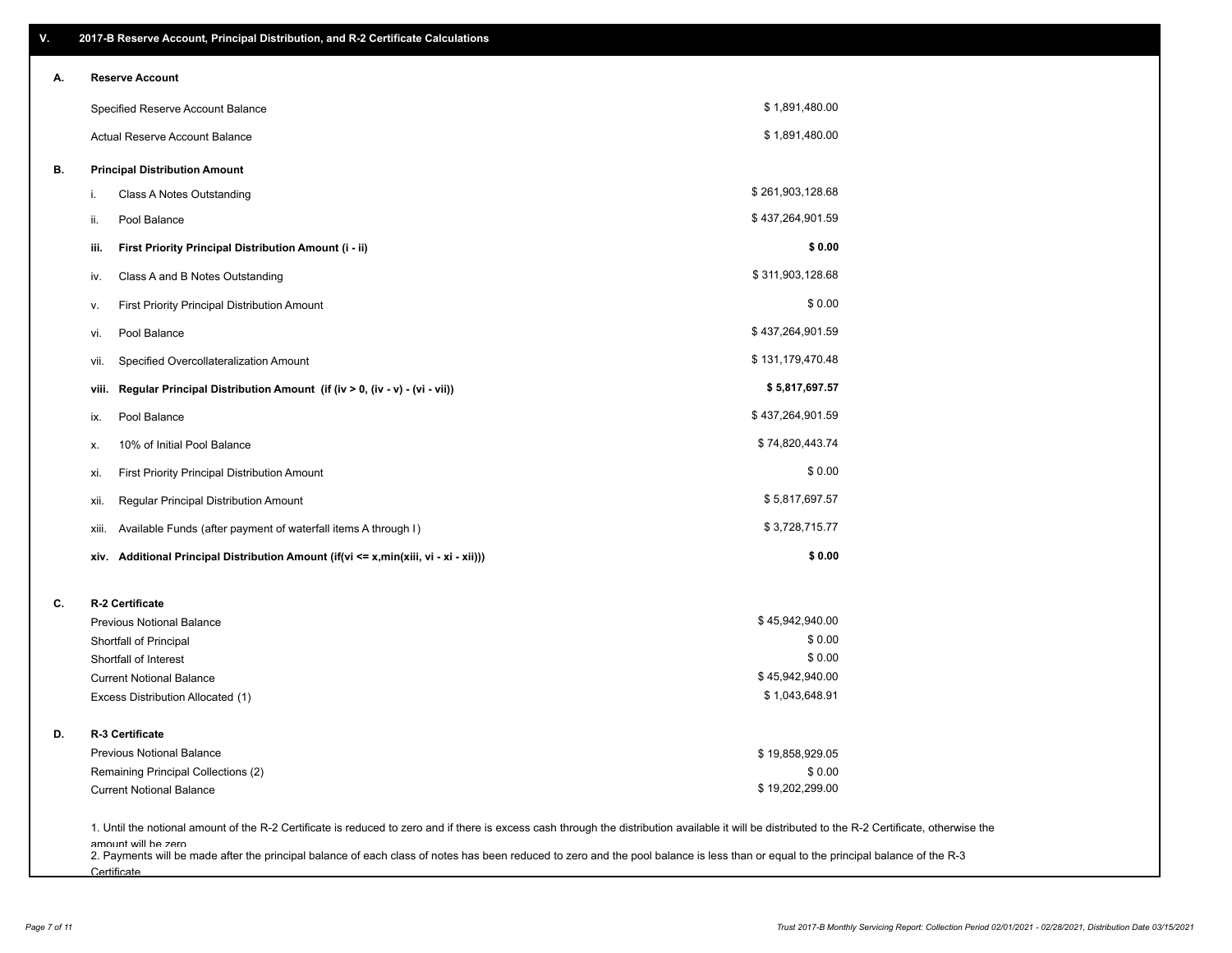|    |                                                         | Paid           | <b>Funds Balance</b> |
|----|---------------------------------------------------------|----------------|----------------------|
|    | <b>Total Available Funds</b>                            |                | \$10,452,391.18      |
| A  | <b>Trustee Fees</b>                                     | \$0.00         | \$10,452,391.18      |
| В  | <b>Servicing Fees</b>                                   | \$283,553.10   | \$10,168,838.08      |
| C  | i. Administration Fees                                  | \$8,333.00     | \$10,160,505.08      |
|    | ii. Unreimbursed Administrator Advances plus any Unpaid | \$0.00         | \$10,160,505.08      |
| D  | Class A Noteholders Interest Distribution Amount        | \$468,258.41   | \$9,692,246.67       |
| Е  | First Priority Principal Payment                        | \$0.00         | \$9,692,246.67       |
| F. | Class B Noteholders Interest Distribution Amount        | \$145,833.33   | \$9,546,413.34       |
| G  | <b>Reinstatement Reserve Account</b>                    | \$0.00         | \$9,546,413.34       |
| H  | Regular Principal Distribution                          | \$5,817,697.57 | \$3,728,715.77       |
|    | <b>Carryover Servicing Fees</b>                         | \$0.00         | \$3,728,715.77       |
| J  | Additional Principal Distribution Amount                | \$0.00         | \$3,728,715.77       |
| Κ  | Unpaid Expenses of Trustee                              | \$0.00         | \$3,728,715.77       |
| L  | Unpaid Expenses of Administrator                        | \$0.00         | \$3,728,715.77       |
| M  | i. Remaining Funds to the R-1 Certificateholder(s)      | \$2,685,066.86 | \$1,043,648.91       |
|    | ii. Remaining Funds to the R-2 Certificateholder(s)     | \$1,043,648.91 | \$0.00               |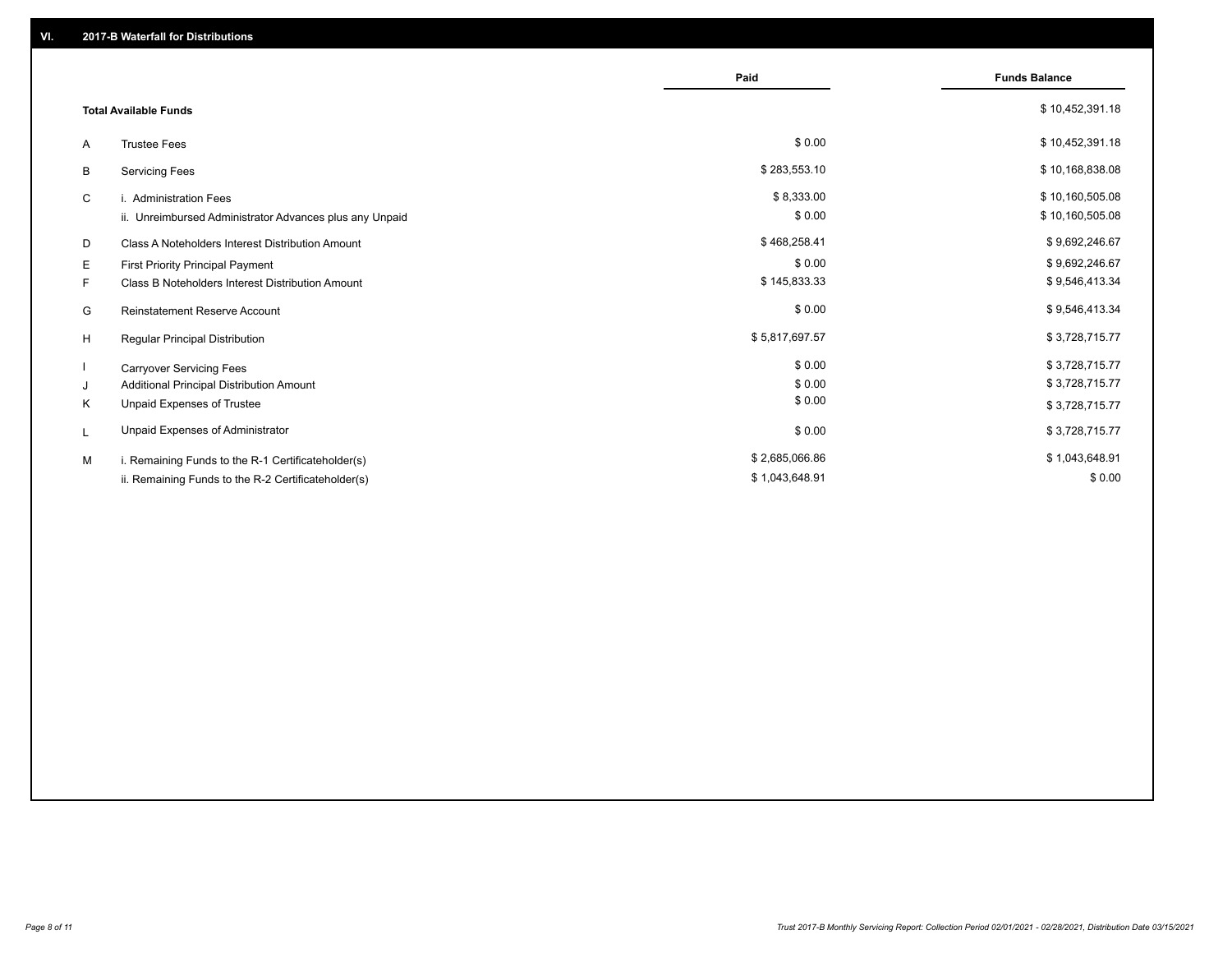| <b>Distribution Amounts</b>                                |                         |                         |                         |
|------------------------------------------------------------|-------------------------|-------------------------|-------------------------|
|                                                            | A <sub>2</sub> A        | A <sub>2</sub> B        | в                       |
| Cusip/Isin                                                 | 83189DAB6               | 83189DAC4               | 83189DAD2               |
| <b>Beginning Balance</b>                                   | \$175,475,096.22        | \$86,428,032.46         | \$50,000,000.00         |
| Index                                                      | <b>FIXED</b>            | <b>LIBOR</b>            | <b>FIXED</b>            |
| Spread/Fixed Rate                                          | 2.82%                   | 0.75%                   | 3.50%                   |
| Record Date (Days Prior to Distribution)                   | 1 NEW YORK BUSINESS DAY | 1 NEW YORK BUSINESS DAY | 1 NEW YORK BUSINESS DAY |
| <b>Accrual Period Begin</b>                                | 2/15/2021               | 2/16/2021               | 2/15/2021               |
| <b>Accrual Period End</b>                                  | 3/15/2021               | 3/15/2021               | 3/15/2021               |
| <b>Daycount Fraction</b>                                   | 0.08333333              | 0.07500000              | 0.08333333              |
| Interest Rate*                                             | 2.82000%                | 0.86225%                | 3.50000%                |
| <b>Accrued Interest Factor</b>                             | 0.002350000             | 0.000646688             | 0.002916667             |
| <b>Current Interest Due</b>                                | \$412,366.48            | \$55,891.93             | \$145,833.33            |
| Interest Shortfall from Prior Period Plus Accrued Interest | $\frac{1}{2}$           | $\mathsf{\$}$ -         | $\mathcal{S}$ -         |
| <b>Total Interest Due</b>                                  | \$412,366.48            | \$55,891.93             | \$145,833.33            |
| <b>Interest Paid</b>                                       | \$412,366.48            | \$55,891.93             | \$145,833.33            |
| Interest Shortfall                                         | $$ -$                   | $\mathsf{\$}$ -         | $\mathsf{\$}$ -         |
| <b>Principal Paid</b>                                      | \$3,897,857.37          | \$1,919,840.20          | $\mathsf{\$}$ -         |
| <b>Ending Principal Balance</b>                            | \$171,577,238.85        | \$84,508,192.26         | \$50,000,000.00         |
| Paydown Factor                                             | 0.014544244             | 0.014544244             | 0.000000000             |
| <b>Ending Balance Factor</b>                               | 0.640213578             | 0.640213578             | 1.000000000             |

\* Pay rates for Current Distribution. For the interest rates applicable to the next distribution date, please see https://www.salliemae.com/about/investors/data/SMBabrate.txt.

**VII. 2017-B Distributions**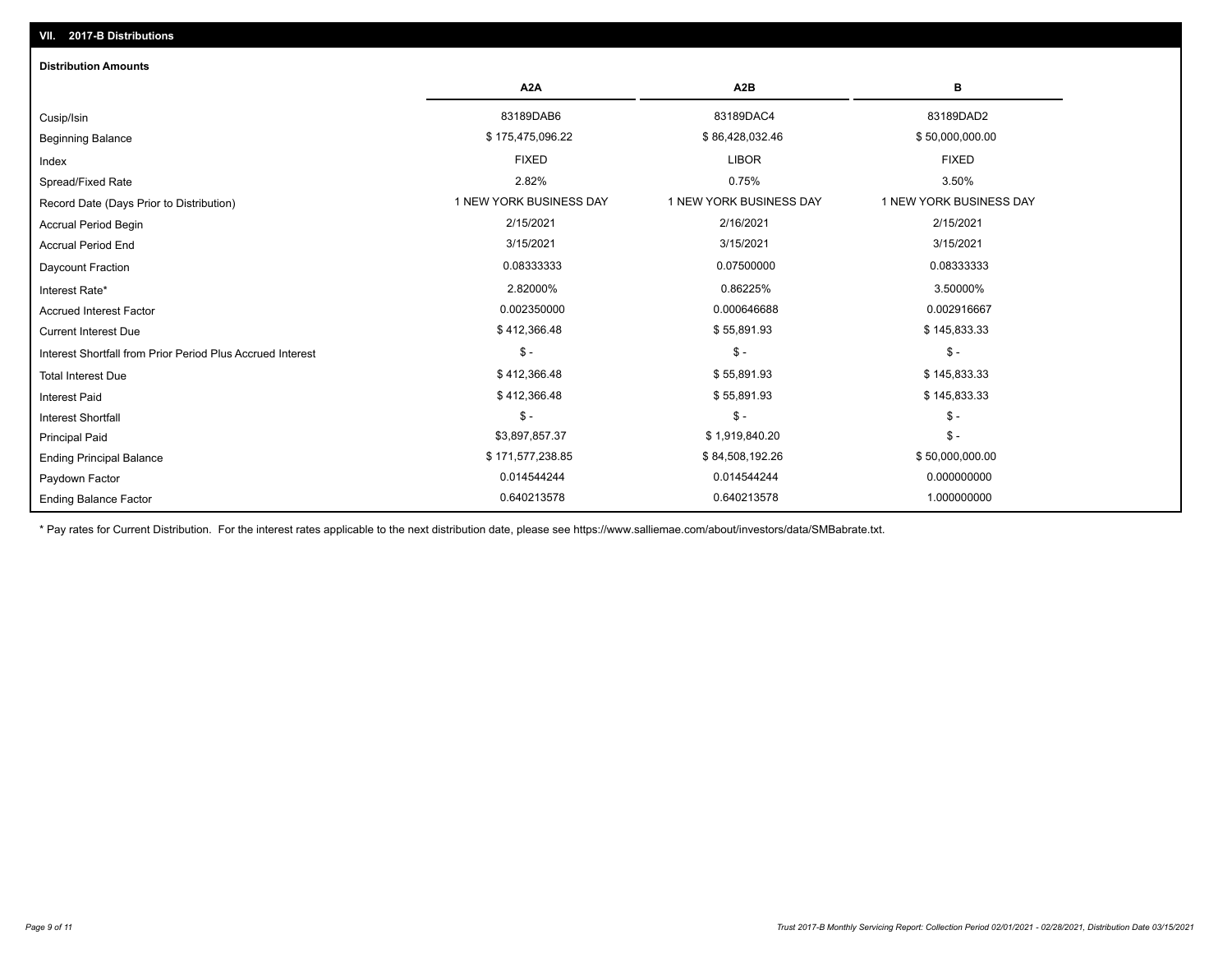#### **VIII. 2017-B Methodology**

#### **Since Issued Total CPR**

$$
\text{total CPR} = 1 - \left(\frac{APB}{PPB}\right)^{\left(\frac{12}{MSC}\right)}
$$

APB = Actual period-end Pool Balance PPB = Projected period-end Pool Balance assuming no prepayments and no defaults Pool Balance = Sum(Principal Balance + Interest Accrued to Capitalize Balance) MSC = Months Since Cut-Off

 $\mathsf{I}$ J λ

### **Since-Issued Total Constant Prepayment Rate (CPR)**

Since-Issued Total CPR measures prepayments, both voluntary and involuntary, for a trust student loan pool over the life of a transaction. For each trust distribution, the actual month-end pool balance is compared against a month-end pool balance originally projected at issuance assuming no prepayments and defaults. For purposes of Since- Issued Total CPR calculations, projected period end pool balance assumes in-school status loans have up to a six month grace period before moving to repayment, grace status loans remain in grace status until their status end date and then to move to full principal and interest repayment, loans subject to interim interest or fixed payments during their in-school and grace period continue paying interim interest or fixed payments until full